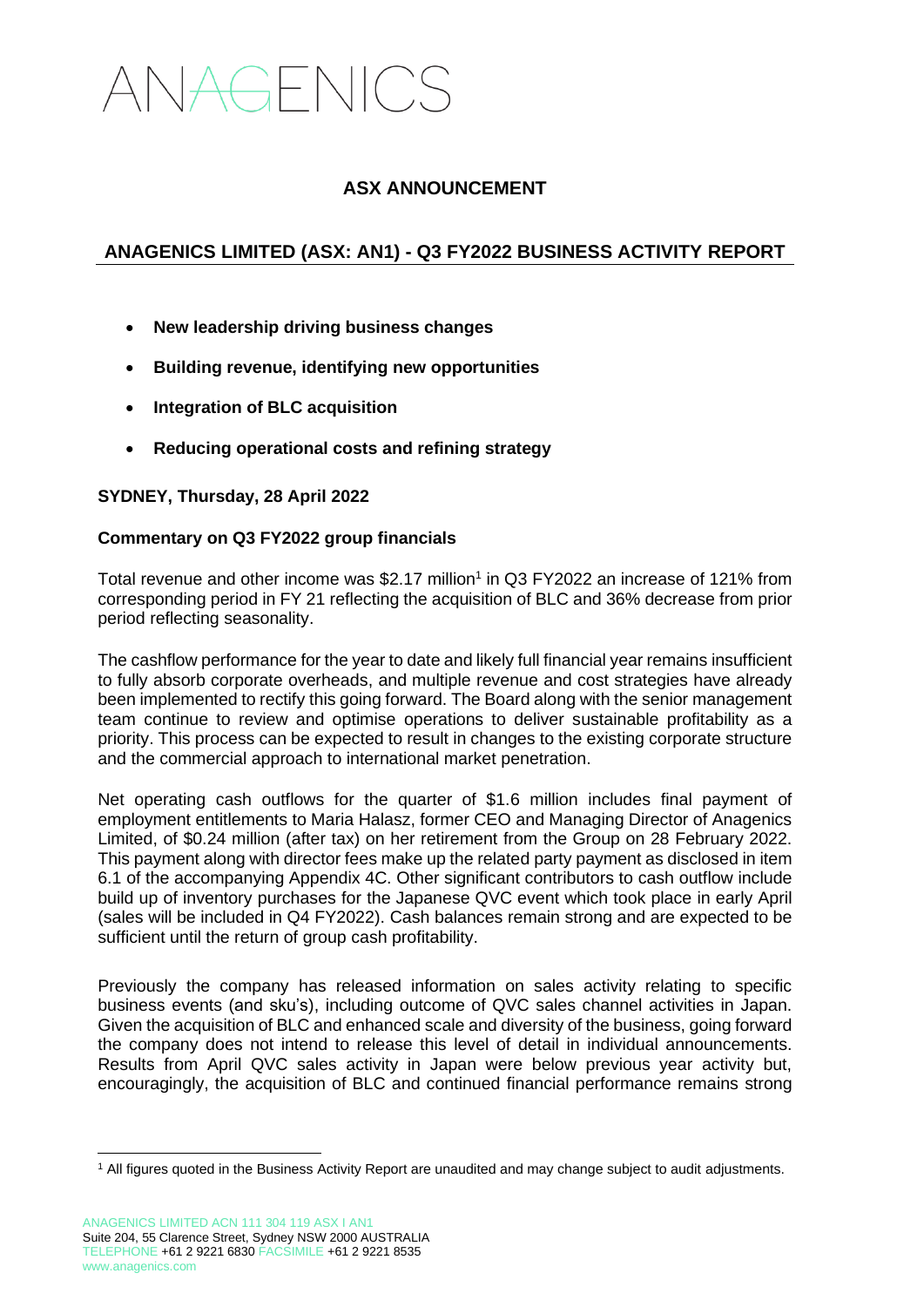# ANAGENICS

and ahead of prior period. QVC remains an important sales channel for Japanese operations, and for international Evolis sales activity which will continue.

#### **Building revenue, identifying new opportunities**

The Group is currently evaluating various M&A and brand distribution opportunities. These are designed to immediately increase revenue, drive economies of scale and expand the total brand portfolio and offering to customers in the beauty segment of the total market.

#### **Reducing operational costs**

As part of the comprehensive review of operational expenditure, numerous cost saving measures were identified. The full benefit of these cost savings will increase in coming months, ultimately annualising up to approximately \$1.0 million over FY2023.

The integration of the BLC business into the existing Group has continued in the current quarter with the successful merger of warehouse operations in March 2022. This was an important milestone in combining the two businesses and will generate additional annual cost savings. Similar integrations are planned over next 6-12 months designed to drive transformational change and realise synergies by operating as one single business.

As part of restructuring Board and subcommittee functions, the Audit Committee and Nomination and Remuneration Committee responsibilities have been assumed by the full Board. In addition, in recognition of need to drive business to profitability and positive cashflow the Board has unanimously agreed to cancel all Board fees for a 6 month period commencing May 1, 2022.

Approved for release by the Board of Directors.

**Sandy Beard Chairman +61 412 308 263 info@anagenics.com**

#### **Anagenics Limited (ASX: AN1)**

Anagenics is a health and beauty-tech business growing shareholder value through the global distribution and sales of its proprietary and licensed brands of differentiated, clinically validated antiaging solutions. BLC Cosmetics Pty Ltd is Anagenics' wholly owned subsidiary focused on sales and distribution of leading Australian and international brands of cosmetic and wellness products. Advangen Pty Ltd is Anagenics' wholly owned subsidiary engaged in the development and sale of proprietary first in class, best in class, clinically validated products for hair, skin and body. For further information, please see [www.anagenics.com](http://www.anagenics.com/) and [www.evolisproducts.com.au.](http://www.evolisproducts.com.au/)

#### **Forward looking statements**

This announcement may have forward-looking statements that are subject to risks and uncertainties. Such statements involve known and unknown risks that may cause the actual results, performance or achievements of Anagenics to be materially different from the statements in this announcement. Actual results could differ materially depending on factors such as, amongst other, the availability of resources, regulatory environment, the results of marketing and sales activities and competition.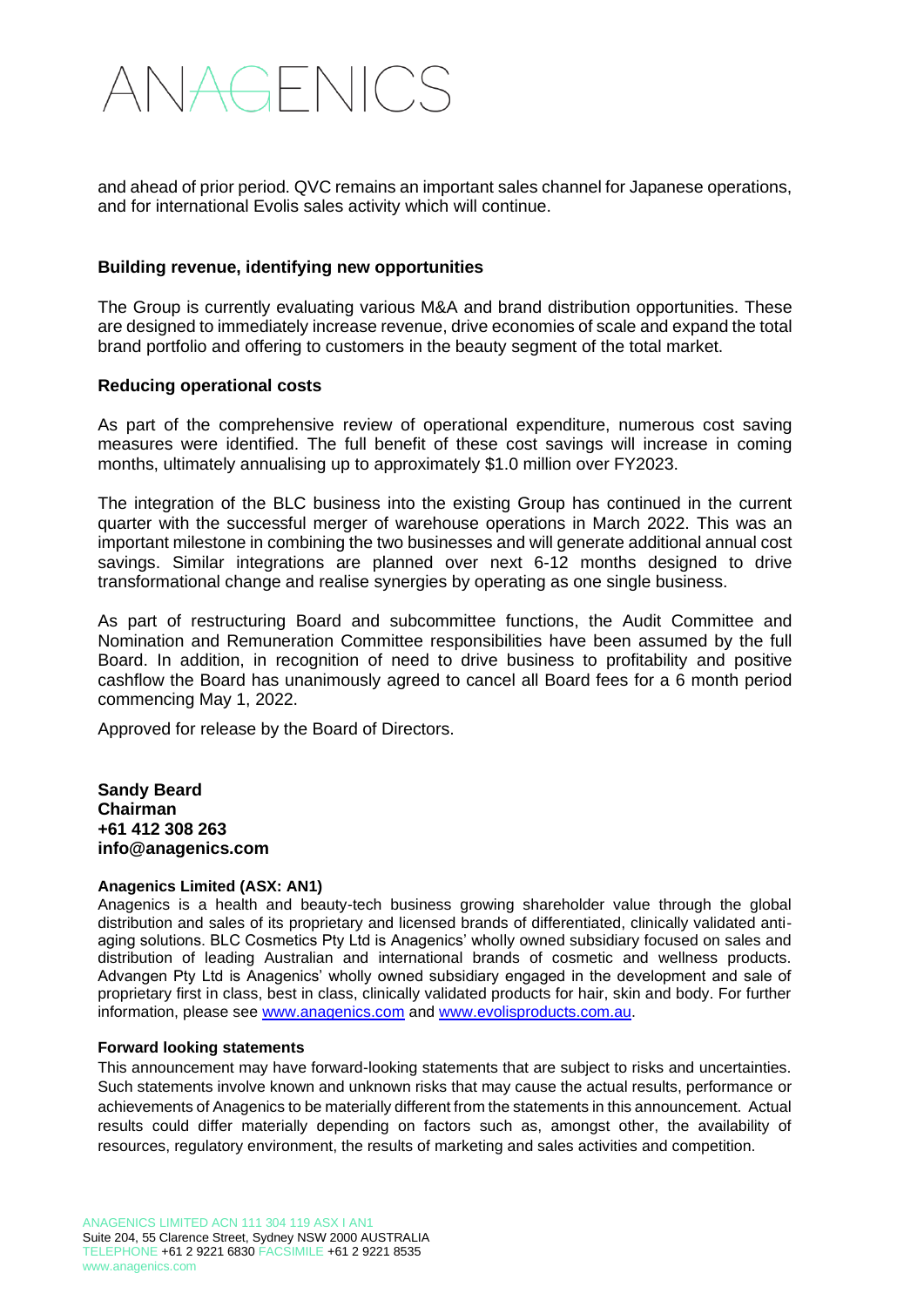# **Appendix 4C**

# **Quarterly cash flow report for entities subject to Listing Rule 4.7B**

| Name of entity           |                                   |
|--------------------------|-----------------------------------|
| <b>ANAGENICS LIMITED</b> |                                   |
| <b>ABN</b>               | Quarter ended ("current quarter") |
| 69 111 304 119           | <b>31 MARCH 2022</b>              |

|     | <b>Consolidated statement of cash flows</b>         | <b>Current quarter</b><br>$(3$ months)<br>\$A'000 | <b>Year to date</b><br>$(9$ months)<br>\$A'000 |
|-----|-----------------------------------------------------|---------------------------------------------------|------------------------------------------------|
| 1.  | Cash flows from operating activities                |                                                   |                                                |
| 1.1 | Receipts from customers                             | 2,283                                             | 7,622                                          |
| 1.2 | Payments for                                        |                                                   |                                                |
|     | research and development<br>(a)                     | (30)                                              | (100)                                          |
|     | product manufacturing and operating<br>(b)<br>costs | (1,279)                                           | (3, 119)                                       |
|     | advertising and marketing<br>(c)                    | (326)                                             | (1,086)                                        |
|     | leased assets<br>(d)                                |                                                   |                                                |
|     | staff costs<br>(e)                                  | (1,398)                                           | (3, 562)                                       |
|     | (f)<br>administration and corporate costs           | (831)                                             | (2, 813)                                       |
| 1.3 | Dividends received (see note 3)                     |                                                   |                                                |
| 1.4 | Interest received                                   | 6                                                 | 15                                             |
| 1.5 | Interest and other costs of finance paid            | (8)                                               | (20)                                           |
| 1.6 | Income taxes paid                                   | (17)                                              | (20)                                           |
| 1.7 | Government grants and tax incentives                | 30                                                | 623                                            |
| 1.8 | Other                                               |                                                   |                                                |
| 1.9 | Net cash from / (used in) operating<br>activities   | (1,570)                                           | (2, 460)                                       |

| 2.  |     | Cash flows from investing activities |     |       |
|-----|-----|--------------------------------------|-----|-------|
| 2.1 |     | Payments to acquire or for:          |     |       |
|     | (a) | entities (net)                       |     | (932) |
|     | (b) | businesses                           |     |       |
|     | (c) | property, plant and equipment        | (2) | (79)  |
|     | (d) | investments                          |     |       |
|     | (e) | intellectual property                |     |       |
|     | (f) | other non-current assets             |     |       |

ASX Listing Rules Appendix 4C (17/07/20) Page 1 + See chapter 19 of the ASX Listing Rules for defined terms.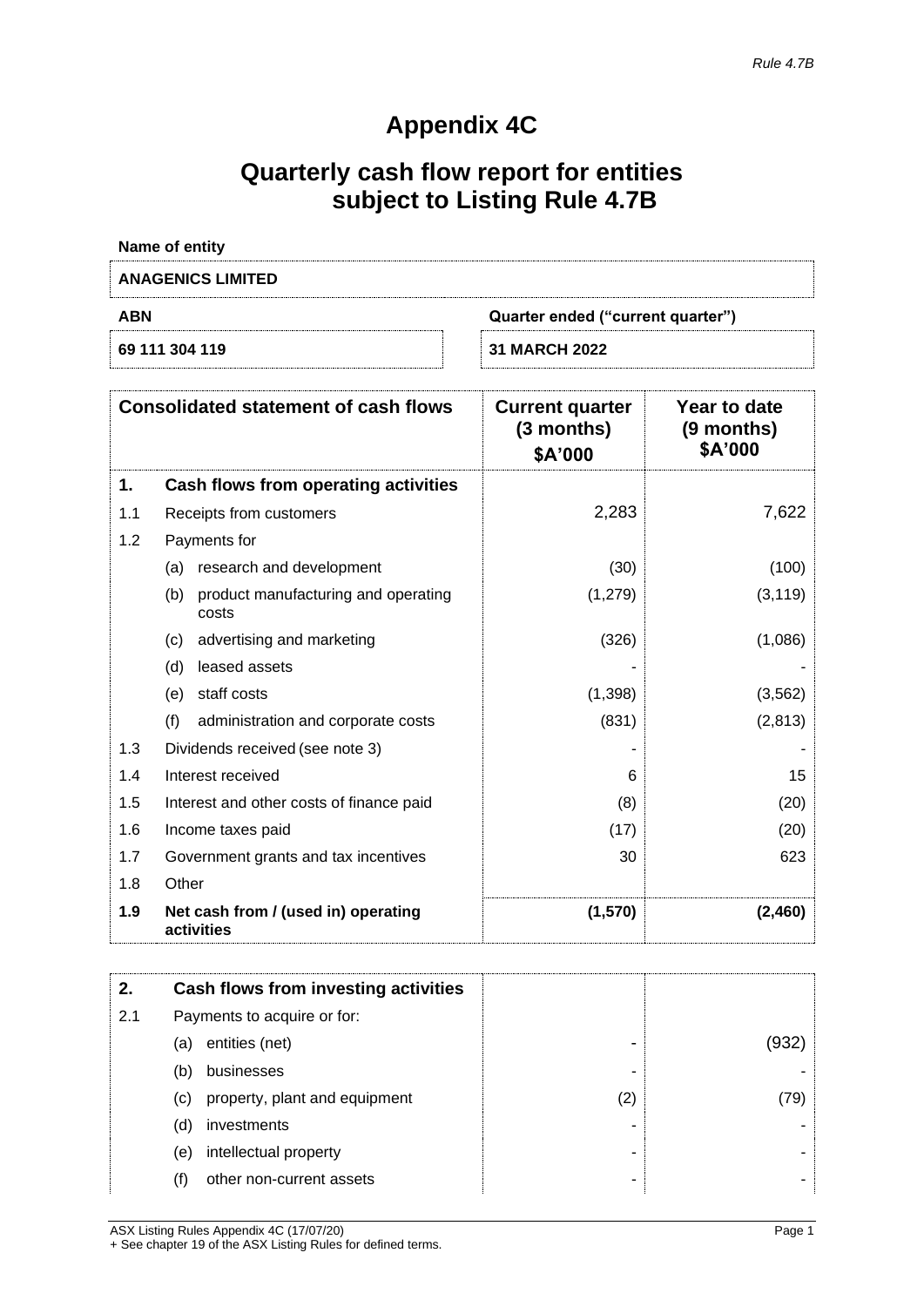|     | <b>Consolidated statement of cash flows</b>       | <b>Current quarter</b><br>$(3$ months)<br>\$A'000 | Year to date<br>$(9$ months)<br>\$A'000 |
|-----|---------------------------------------------------|---------------------------------------------------|-----------------------------------------|
| 2.2 | Proceeds from disposal of:                        |                                                   |                                         |
|     | entities<br>(a)                                   |                                                   |                                         |
|     | (b)<br>businesses                                 |                                                   |                                         |
|     | (c)<br>property, plant and equipment              |                                                   |                                         |
|     | (d)<br>investments                                |                                                   |                                         |
|     | intellectual property<br>(e)                      |                                                   |                                         |
|     | (f)<br>other non-current assets                   |                                                   |                                         |
| 2.3 | Cash flows from loans to other entities           |                                                   |                                         |
| 2.4 | Dividends received (see note 3)                   |                                                   |                                         |
| 2.5 | Other (provide details if material)               |                                                   |                                         |
| 2.6 | Net cash from / (used in) investing<br>activities | (2)                                               | (1,011)                                 |

| 3.   | Cash flows from financing activities                                                          |       |       |
|------|-----------------------------------------------------------------------------------------------|-------|-------|
| 3.1  | Proceeds from issues of equity securities<br>(excluding convertible debt securities)          |       |       |
| 3.2  | Proceeds from issue of convertible debt<br>securities                                         |       |       |
| 3.3  | Proceeds from exercise of options                                                             |       |       |
| 3.4  | Transaction costs related to issues of<br>equity securities or convertible debt<br>securities |       |       |
| 3.5  | Proceeds from borrowings                                                                      |       | 979   |
| 3.6  | Repayment of borrowings & leasing                                                             | (272) | (793) |
| 3.7  | Transaction costs related to loans and<br>borrowings                                          |       |       |
| 3.8  | Dividends paid                                                                                |       |       |
| 3.9  | Other (provide details if material)                                                           |       |       |
| 3.10 | Net cash from / (used in) financing<br>activities                                             | (272) | 186   |

|     | Net increase / (decrease) in cash and<br>cash equivalents for the period |         |         |
|-----|--------------------------------------------------------------------------|---------|---------|
| 4.1 | Cash and cash equivalents at beginning of<br>period                      | 5,284   | 6,728   |
| 4.2 | Net cash from / (used in) operating<br>activities (item 1.9 above)       | (1,570) | (2,460) |
| 4.3 | Net cash from / (used in) investing activities<br>(item 2.6 above)       | (2)     | (1,011) |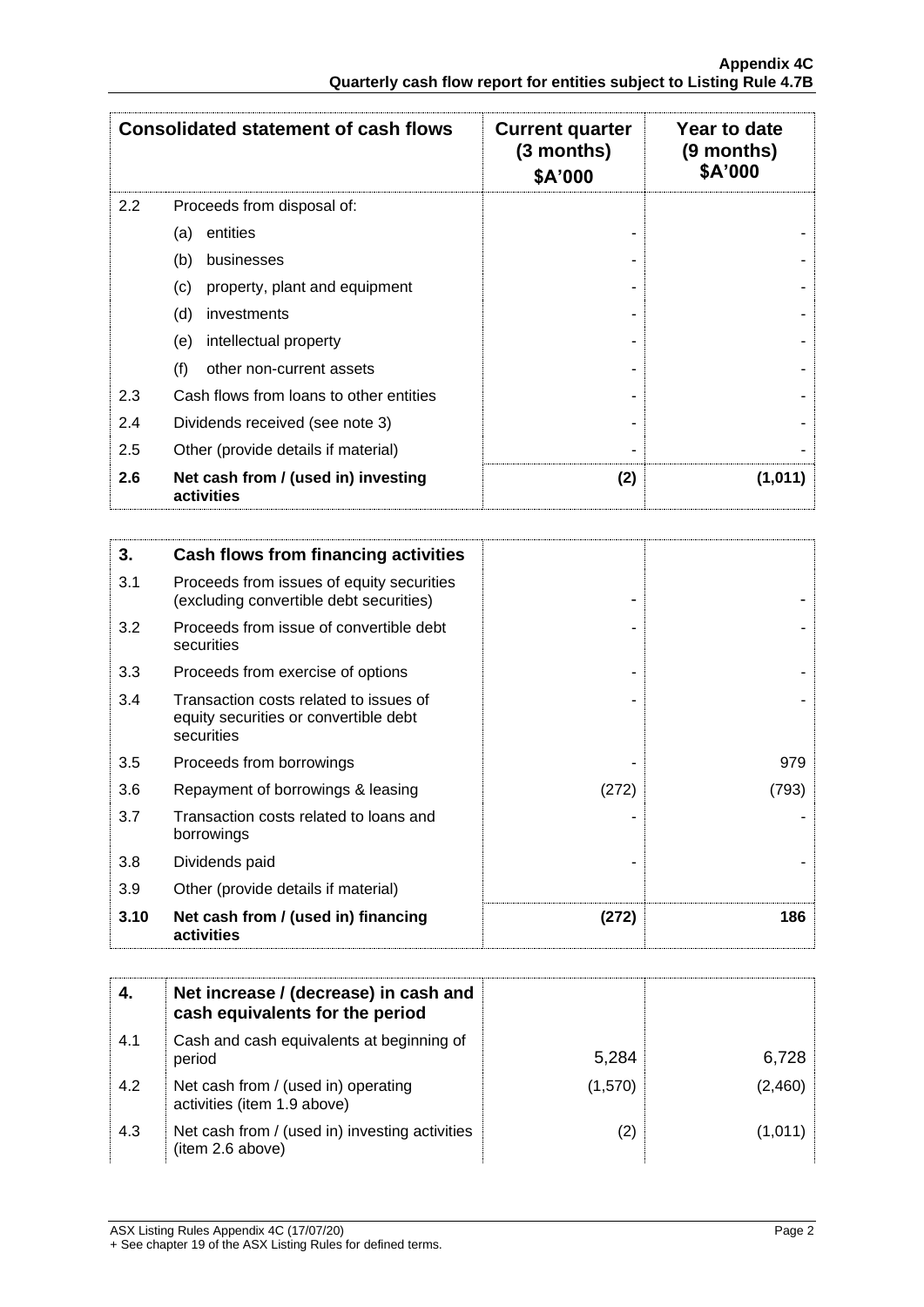| <b>Consolidated statement of cash flows</b> |                                                                     | <b>Current quarter</b><br>$(3$ months)<br>\$A'000 | Year to date<br>(9 months)<br>\$A'000 |
|---------------------------------------------|---------------------------------------------------------------------|---------------------------------------------------|---------------------------------------|
| 4.4                                         | Net cash from / (used in) financing activities<br>(item 3.10 above) | (272)                                             | 186                                   |
| 4.5                                         | Effect of movement in exchange rates on<br>cash held                | (18)                                              | (21)                                  |
| 4.6                                         | Cash and cash equivalents at end of<br>period                       | 3,422                                             | 3,422                                 |

| 5.  | Reconciliation of cash and cash<br>equivalents<br>at the end of the quarter (as shown in the<br>consolidated statement of cash flows) to the<br>related items in the accounts | <b>Current quarter</b><br>\$A'000 | <b>Previous quarter</b><br>\$A'000 |
|-----|-------------------------------------------------------------------------------------------------------------------------------------------------------------------------------|-----------------------------------|------------------------------------|
| 5.1 | <b>Bank balances</b>                                                                                                                                                          | 2,958                             | 4,789                              |
| 5.2 | Call deposits                                                                                                                                                                 | 136                               | 136                                |
| 5.3 | Bank overdrafts                                                                                                                                                               | 328                               | 359                                |
| 5.4 | Other (provide details)                                                                                                                                                       |                                   |                                    |
| 5.5 | Cash and cash equivalents at end of<br>quarter (should equal item 4.6 above)                                                                                                  | 3,422                             | 5.284                              |

| 6.  | Payments to related parties of the entity and their<br>associates                                                                                           | <b>Current quarter</b><br><b>\$A'000</b> |
|-----|-------------------------------------------------------------------------------------------------------------------------------------------------------------|------------------------------------------|
| 6.1 | Aggregate amount of payments to related parties and their<br>associates included in item 1                                                                  | 426                                      |
| 6.2 | Aggregate amount of payments to related parties and their<br>associates included in item 2                                                                  |                                          |
|     | Note: if any amounts are shown in items 6.1 or 6.2, your quarterly activity report must include a description of, and an<br>explanation for, such payments. |                                          |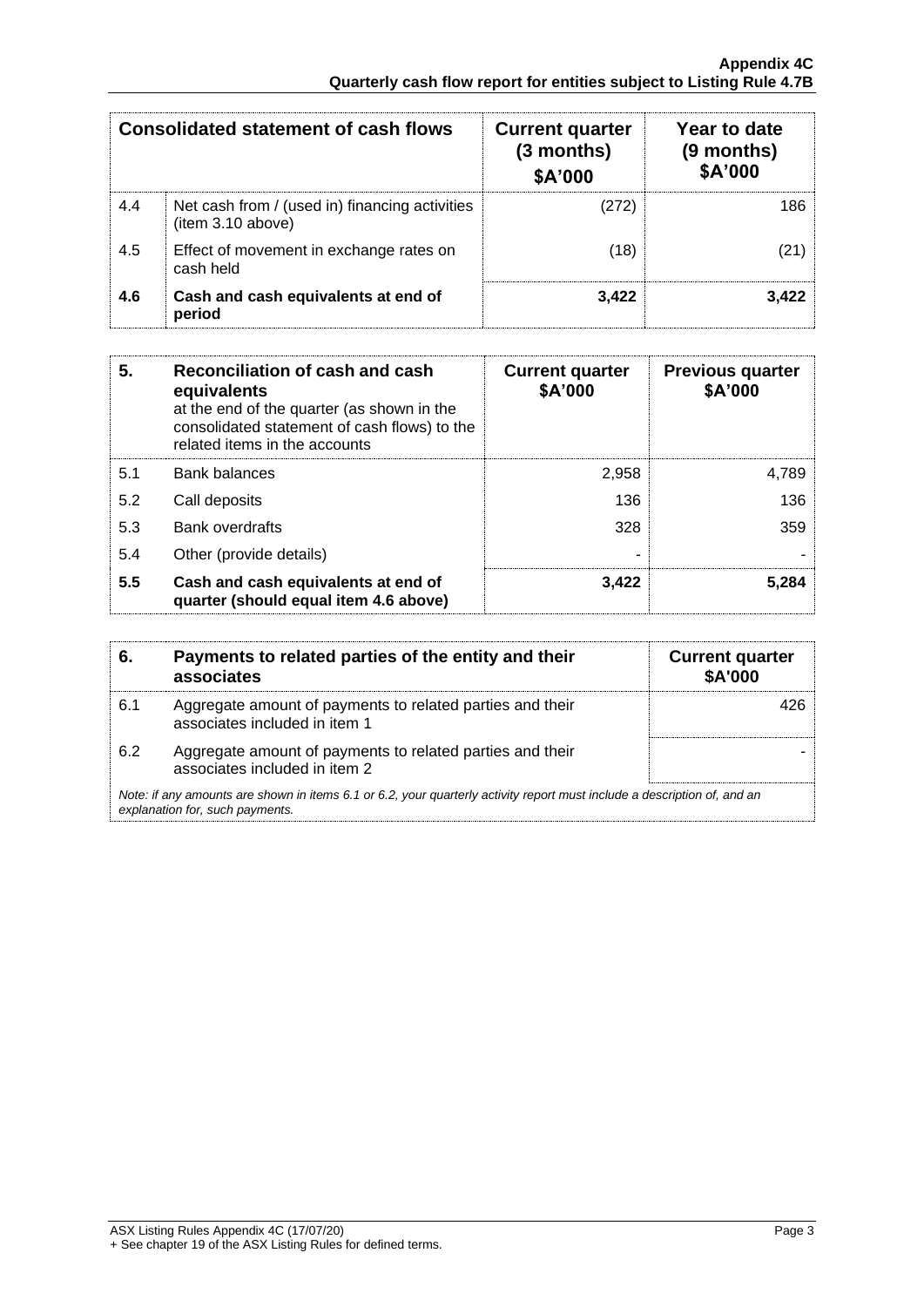| 7.  | <b>Financing facilities</b><br>Note: the term "facility' includes all forms of financing<br>arrangements available to the entity.<br>Add notes as necessary for an understanding of the<br>sources of finance available to the entity.                                                                                                               | <b>Total facility</b><br>amount at quarter<br>end<br>\$A'000 | Amount drawn at<br>quarter end<br>\$A'000 |  |
|-----|------------------------------------------------------------------------------------------------------------------------------------------------------------------------------------------------------------------------------------------------------------------------------------------------------------------------------------------------------|--------------------------------------------------------------|-------------------------------------------|--|
| 7.1 | Loan facilities                                                                                                                                                                                                                                                                                                                                      | 1,110                                                        | 1,110                                     |  |
| 7.2 | Credit standby arrangements                                                                                                                                                                                                                                                                                                                          | 328                                                          | 328                                       |  |
| 7.3 | Other (please specify)                                                                                                                                                                                                                                                                                                                               |                                                              |                                           |  |
| 7.4 | <b>Total financing facilities</b>                                                                                                                                                                                                                                                                                                                    | 1,438                                                        | 1,438                                     |  |
| 7.5 | Unused financing facilities available at quarter end                                                                                                                                                                                                                                                                                                 |                                                              |                                           |  |
| 7.6 | Include in the box below a description of each facility above, including the lender, interest<br>rate, maturity date and whether it is secured or unsecured. If any additional financing<br>facilities have been entered into or are proposed to be entered into after quarter end,<br>include a note providing details of those facilities as well. |                                                              |                                           |  |
|     | <b>Japan</b>                                                                                                                                                                                                                                                                                                                                         |                                                              |                                           |  |
|     | Working capital financing \$0.3M (JPY 30.0M) unsecured and at call.<br>Unsecured 10 year loan with Keiyo Bank; \$1.1M (JPY 100.7M) at 0.80% - 1.50% p.a with<br>various maturity dates:<br>\$0.2M (JPY 21.5M) - 25 March 2025                                                                                                                        |                                                              |                                           |  |
|     |                                                                                                                                                                                                                                                                                                                                                      |                                                              |                                           |  |
|     | \$0.3M (JPY 22.2M) - 12 March 2028<br>$\bullet$                                                                                                                                                                                                                                                                                                      |                                                              |                                           |  |
|     | \$0.6M (JPY 57.0M) - 24 December 2026                                                                                                                                                                                                                                                                                                                |                                                              |                                           |  |
|     |                                                                                                                                                                                                                                                                                                                                                      |                                                              |                                           |  |
|     | <b>Australia</b>                                                                                                                                                                                                                                                                                                                                     |                                                              |                                           |  |
|     | Premium Funding (insurance) with Hunter Premium Funding Pty Limited (\$10,091 at 4.29%)<br>- payable by 30 April 2022.                                                                                                                                                                                                                               |                                                              |                                           |  |
|     |                                                                                                                                                                                                                                                                                                                                                      |                                                              |                                           |  |

| 8.  | Estimated cash available for future operating activities                                                                                                                                                       | \$A'000 |
|-----|----------------------------------------------------------------------------------------------------------------------------------------------------------------------------------------------------------------|---------|
| 8.1 | Net cash from / (used in) operating activities (item 1.9)                                                                                                                                                      | (1,570) |
| 8.2 | Cash and cash equivalents at quarter end (item 4.6)                                                                                                                                                            | 3,422   |
| 8.3 | Unused finance facilities available at quarter end (item 7.5)                                                                                                                                                  |         |
| 8.4 | Total available funding (item $8.2 +$ item $8.3$ )                                                                                                                                                             | 3.422   |
| 8.5 | Estimated quarters of funding available (item 8.4 divided by<br>item $8.1$ )                                                                                                                                   | 2.2     |
|     | Note: if the entity has reported positive net operating cash flows in item 1.9, answer item 8.5 as "N/A". Otherwise, a<br>figure for the estimated guarters of funding available must be included in item 8.5. |         |